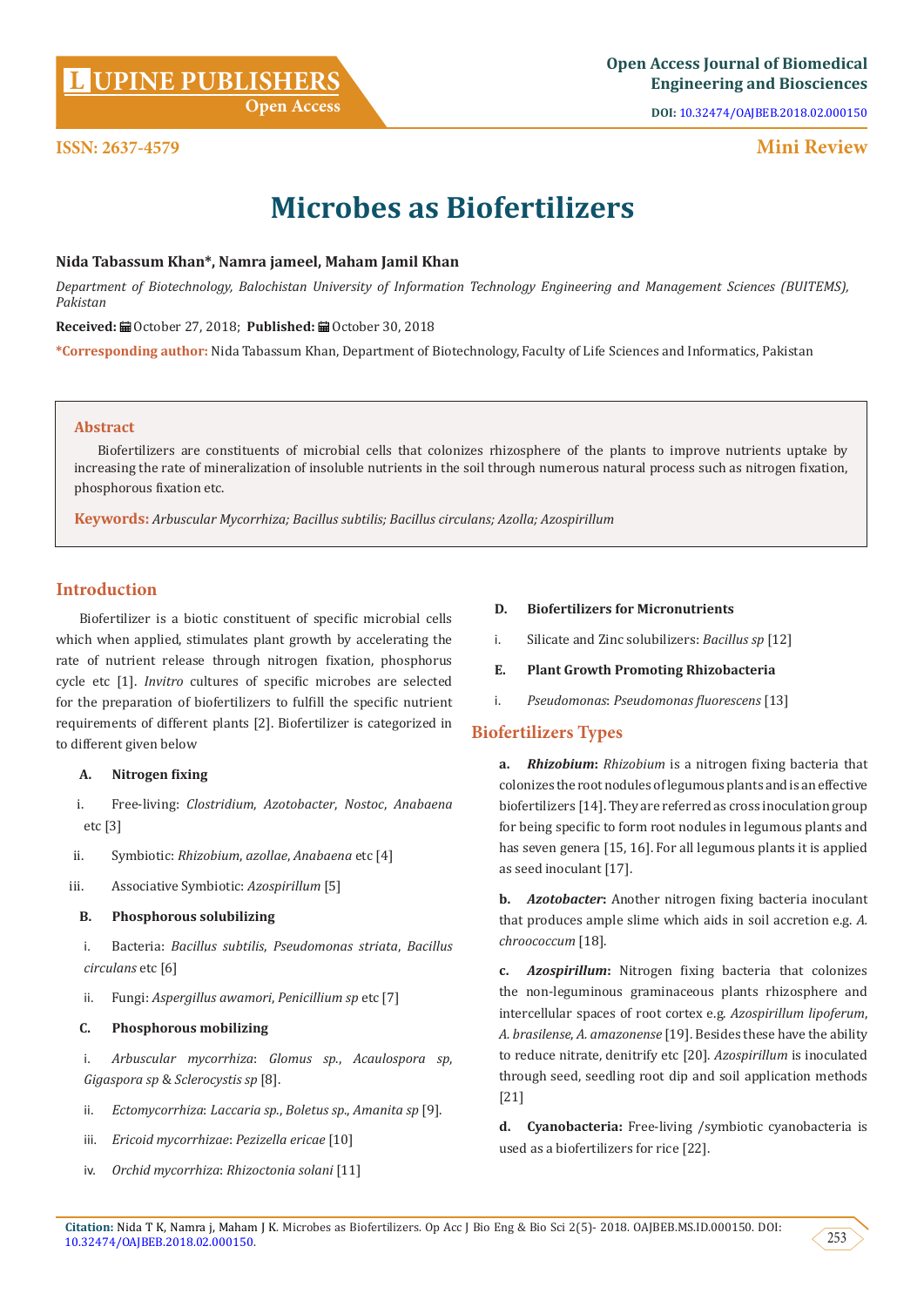**e.** *Azolla***:** *Azolla* is a free-floating water fern that fixes atmospheric nitrogen in association with cyanobacteria [23]. It is used as a biofertilizer for wetland rice [24].

**f.** Phosphate solubilizing microorganism: Microorganisms such as *Pseudomonas striata*., *Bacillus polymyxa*, *Penicillium*, *Aspergillus* etc secretes organic acids that causes dissolution of bound phosphates in soil [25].

**g.** *Arbuscular Mycorrhiza***:** Intracellular obligate fungal endosymbionts that possess vesicles for storage of nutrients and arbuscles for directing phosphorus, zinc and sulphur into the root system [26].

**h. Silicate solubilizing bacteria:** Some microbes are capable of dissolution silicates by secretion of organic acids like citric, oxalic acid etc [27]. e.g. *Bacillus sp* [28].

**i. Plant Growth Promoting Rhizobacteria:** Such inoculants are either bioprotectants (suppresses plant disease), biofertilizers (improves nutrient acquisition) or biostimulants (phytohormone production) [29]. e.g *Pseudomonas* and *Bacillus* species [30].

# **Benefits of Liquid Biofertilizer**

- a. Long shelf life
- b. No contamination
- c. No loss of activity
- d. Easy documentation
- e. Cost effective
- f. Quality control protocols are easy and quick
- g. Better performance
- h. Easy to use
- i. Less dosage required
- j. High marketable profit
- k. High distribution potential
- l. High enzymatic activity [31-36]

#### **Benefits of Biofertilizers**

- a. Fixing nutrient availability in soil
- b. Improves soil fertility
- c. Readily converts complex organic compounds into simple soluble forms
- d. Accelerates mineral uptake by plants
- e. Increases crop yield

f. Stimulates plant growth

g. Provide resistance against drought and soil-borne diseases

h. Cost-effective [37-40]

# **Uses of Biofertilizers**

- i. Treatment of seed
- ii. Root dipping of seedling
- iii. Main field use [41]

# **Limitations in Biofertilizer Technology**

Though this technology is cost effective, environmental friendly but still there are numerous limitations that restricts its implementation [42]

## **Technical limitations**

- a. Use of less effective strains
- b. Absence of competent technical staff
- c. Synthesis of poor-quality inoculants
- d. Short shelf life of inoculants [43-45]

#### **Infrastructural limitations**

- i. Deficiency of appropriate production facilities
- ii. Absence of crucial production equipments
- iii. Availability of space for production or storage, etc.
- iv. Lack of cold storage facility for inoculants [46-48]

#### **Economic limitations**

- a. Insufficient funds
- b. Low profit generation in smaller scale units [49]

#### **Conservational limitations**

- i. Cyclical demands for biofertilizers
- ii. Instantaneous harvesting
- iii. short duration of sowing/planting
- iv. Soil characteristics [50-54]

#### **Human resources and quality limitations**

- a. Lack of technical expertise
- b. Lack of appropriate training
- c. Manufacturer ignorance regarding product quality

d. Unapproachability of quality management and control methods

e. Lack of strict regulations [55-59]

254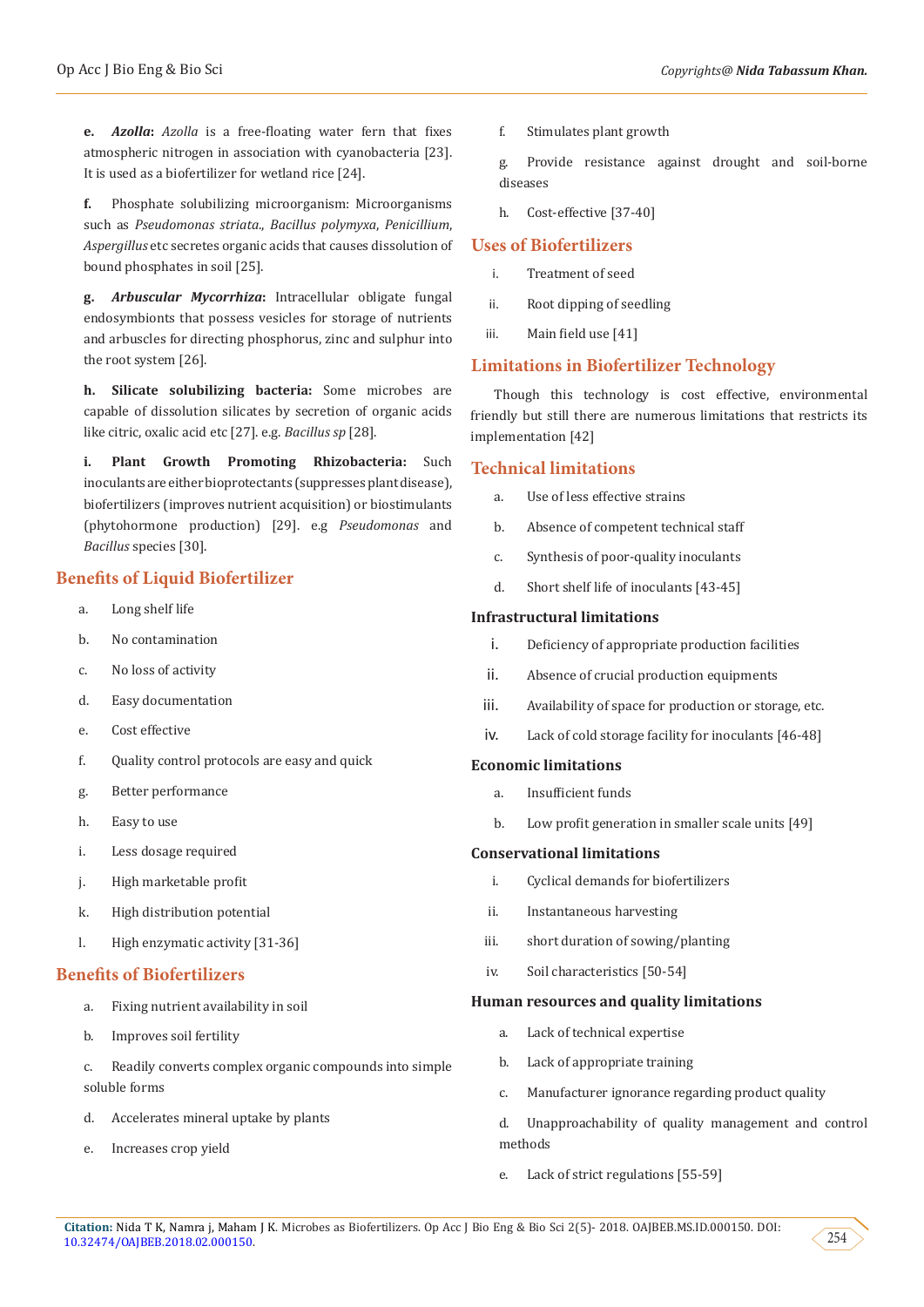#### **Awareness limitations**

- i. Lack of knowledge about the technology assistances
- ii. Reluctance to practice
- iii. No apparent change in the growth of crop
- iv. Lack of knowledge on the environmental impacts of inorganic fertilizer [60-62]

#### **Marketing limitations**

- a. Unavailability of right inoculant
- Lack of preserve channels or markets for the producers [63,64]

#### **Conclusion**

Thus, biofertilizers proves to be an effective way for supplementing the plants with soluble essential nutrients for the sake of good growth and commercial benefit.

#### **References**

- 1. Rai M (Ed.) (2006) Handbook of microbial biofertilizers. CRC Press, USA.
- 2. Dahm H, Wrótniak-Drzewiecka W, Pauter A (2010) Microbial biofertilizers. Physical, chemical and biological processes in soils. Red: LW Szajdak, AK Karabanow, Prodruk, Poznań, pp. 537-547.
- 3. Bernard R Glick (1995) The enhancement of plant growth by free-living bacteria. Canadian journal of microbiology 41(2): 109-117.
- 4. [Edward C Cocking \(2003\) Endophytic colonization of plant roots by](https://link.springer.com/article/10.1023/A:1024106605806)  [nitrogen-fixing bacteria. Plant and soil 252\(1\): 169-175.](https://link.springer.com/article/10.1023/A:1024106605806)
- 5. [Mahendra Singh, ML Dotaniya, Amit Mishra, CK Dotaniya, KL Regar, et al.](https://link.springer.com/chapter/10.1007/978-981-10-2558-7_4)  [\(2016\) Role of biofertilizers in conservation agriculture. In Conservation](https://link.springer.com/chapter/10.1007/978-981-10-2558-7_4)  [Agriculture pp. 113-134.](https://link.springer.com/chapter/10.1007/978-981-10-2558-7_4)
- 6. Rodríguez H, Fraga R (1999) Phosphate solubilizing bacteria and their [role in plant growth promotion. Biotechnology advances 17\(4-5\): 319-](https://www.ncbi.nlm.nih.gov/pubmed/14538133) [339.](https://www.ncbi.nlm.nih.gov/pubmed/14538133)
- 7. [Ogbo FC \(2010\) Conversion of cassava wastes for biofertilizer](https://www.ncbi.nlm.nih.gov/pubmed/20138509)  [production using phosphate solubilizing fungi. Bioresource technology](https://www.ncbi.nlm.nih.gov/pubmed/20138509)  [101\(11\): 4120-4124.](https://www.ncbi.nlm.nih.gov/pubmed/20138509)
- 8. [Singh S, Kapoor KK \(1999\) Inoculation with phosphate-solubilizing](https://link.springer.com/article/10.1007/s003740050475)  [microorganisms and a vesicular-arbuscular mycorrhizal fungus](https://link.springer.com/article/10.1007/s003740050475)  [improves dry matter yield and nutrient uptake by wheat grown in a](https://link.springer.com/article/10.1007/s003740050475)  [sandy soil. Biology and Fertility of Soils 28\(2\): 139-144.](https://link.springer.com/article/10.1007/s003740050475)
- 9. [Landeweert R, Hoffland E, Finlay RD, Kuyper TW, van Breemen N \(2001\)](https://www.ncbi.nlm.nih.gov/pubmed/11301154)  Linking plants to rocks: *ectomycorrhizal* [fungi mobilize nutrients from](https://www.ncbi.nlm.nih.gov/pubmed/11301154)  [minerals. Trends in Ecology & Evolution 16\(5\): 248-254.](https://www.ncbi.nlm.nih.gov/pubmed/11301154)
- 10. [Read DJ \(1996\) The structure and function of the ericoid mycorrhizal](https://www.sciencedirect.com/science/article/pii/S030573649690044X)  [root. Annals of Botany 77\(4\): 365-374.](https://www.sciencedirect.com/science/article/pii/S030573649690044X)
- 11. [Gianinazzi-Pearson V, Gianinazzi S \(1995\) Proteins and protein activities](https://link.springer.com/chapter/10.1007/978-3-662-03779-9_11)  in *[endomycorrhizal symbioses](https://link.springer.com/chapter/10.1007/978-3-662-03779-9_11)*. *Mycorrhiza* pp. 251-266.
- 12. Raj SA (2010) Solubilization of silicate and concurrent release of phosphorus and potassium in rice ecosystem. Biofertilizers Technology pp. 372.
- 13. [Lugtenberg B, Kamilova F \(2009\) Plant-growth-promoting rhizobacteria.](https://www.ncbi.nlm.nih.gov/pubmed/19575558)  [Annual review of microbiology 63: 541-556.](https://www.ncbi.nlm.nih.gov/pubmed/19575558)
- 14. Saxena AK, Tilak KVBR (1999) Potentials and prospects of Rhizobium biofertilizer. Agromicrobes. Jha, MN, Sriram, S., Venkataraman, GS and Sharma SG (eds.). Todays and Tomorrow's Printers and Publishers, New

Delhi, India, p. 51-78.

- 15. Boonkerd N, Singleton P (2002) Production of rhizobium biofertilizer. Biotechnology of Biofertilizers, Narosa Publishing House, New Delhi, India, pp. 122-128.
- 16. Totey NG, Khatri PK, Shadangi DK, Bagde M, Pathak HD (1997) Effect of (*Rhizobium*) Biofertilizer on the growth of seedlings and germination of seed of D. sissoo. Indian journal of forestry 20(1): 54-56.
- 17. Tilak KVBR, Jauhri KS, Saxena AK (1992) Rhizobium biofertilizer technology for legumes. IARI, New. Delhi, India, p. 32.
- 18. Pandey A, Kumar S (1989) potential of azotobacters and azospirilla as biofertilizers for upland agriculture-a review. Journal of scientific & industrial research 48(3): 134-144.
- 19. Balasubramaian A, Kumar K (1987) Performance of *Azospirillum* biofertilizer in irrigated and rainfed upland rice. International Rice Research Newsletter, Philippines.
- 20. Kumar K, Balasubramanian B (1986) Field response of rice to *Azospirillum* biofertilizer. Current Research 15(7): 4-7.
- 21. Kumar K, Balasubramanian A (1989) Evaluation of two methods of *Azospirillum* biofertilizer application in rice. Mysore Journal of Agricultural Sciences 23: 1-5.
- 22. [Kaushik BD \(2014\) Developments in cyanobacterial biofertilizer. In Proc](https://www.insa.nic.in/writereaddata/UpLoadedFiles/PINSA/Vol80_2014_2_Art21.pdf) [Indian Nat Sci Acad 80\(2\): pp. 379-388.](https://www.insa.nic.in/writereaddata/UpLoadedFiles/PINSA/Vol80_2014_2_Art21.pdf)
- 23. Wagner GM (1997) *Azolla*[: a review of its biology and utilization. The](https://link.springer.com/article/10.1007/BF02857915) [Botanical Review 63\(1\): 1-26.](https://link.springer.com/article/10.1007/BF02857915)
- 24. Kannaiyan S (1981) *Azolla* biofertilizer for rice. In INSFFER Training Seminar. Int. Rice Res Inst Manila, Philippines p. 11.
- 25. [Khan MS, Zaidi A, Wani PA \(2007\) Role of phosphate-solubilizing](https://link.springer.com/article/10.1051/agro:2006011) [microorganisms in sustainable agriculture-a review. Agronomy for](https://link.springer.com/article/10.1051/agro:2006011) [sustainable development 27\(1\): 29-43.](https://link.springer.com/article/10.1051/agro:2006011)
- 26. Mosse B (1973) Plant growth responses to vesicular-arbuscular *mycorrhiza*. New Phytologist 72(1): 127-136.
- 27. [Ahmad M, Nadeem SM, Naveed M, Zahir ZA \(2016\) Potassium](https://link.springer.com/chapter/10.1007/978-81-322-2776-2_21)[solubilizing bacteria and their application in agriculture. In Potassium](https://link.springer.com/chapter/10.1007/978-81-322-2776-2_21) [solubilizing microorganisms for sustainable agriculture pp. 293-313.](https://link.springer.com/chapter/10.1007/978-81-322-2776-2_21)
- 28. [Zaidi A, Khan M, Ahemad M, Oves M \(2009\) Plant growth promotion by](https://www.ncbi.nlm.nih.gov/pubmed/19789141) [phosphate solubilizing bacteria. Acta microbiologica et immunologica](https://www.ncbi.nlm.nih.gov/pubmed/19789141) [Hungarica 56\(3\): 263-284.](https://www.ncbi.nlm.nih.gov/pubmed/19789141)
- 29. [Van Loon LC \(2007\) Plant responses to plant growth-promoting](https://link.springer.com/article/10.1007/s10658-007-9165-1) [rhizobacteria. In New Perspectives and Approaches in Plant Growth-](https://link.springer.com/article/10.1007/s10658-007-9165-1)[Promoting Rhizobacteria Research pp. 243-254.](https://link.springer.com/article/10.1007/s10658-007-9165-1)
- 30. [Ahemad M, Kibret M \(2014\) Mechanisms and applications of plant](https://www.sciencedirect.com/science/article/pii/S1018364713000293) [growth promoting rhizobacteria: current perspective. Journal of King](https://www.sciencedirect.com/science/article/pii/S1018364713000293) [Saud University-Science 26\(1\): 1-20.](https://www.sciencedirect.com/science/article/pii/S1018364713000293)
- 31. [Maheswari UN, Elakkiya T \(2014\) Effect of liquid biofertilizers on](https://www.researchgate.net/profile/Anoop_Srivastava7/post/What_is_the_efficacy_of_liquid_biofertilizers_eg_compost_tea_in_the_production_of_fruits_and_vegetables/attachment/5aba3178b53d2f0bba5a9476/AS%3A608762649903104%401522151734261/download/09.pdf) [growth and yield of Vigna mungo L. Int J PharmSci Rev Res 29: 42-45.](https://www.researchgate.net/profile/Anoop_Srivastava7/post/What_is_the_efficacy_of_liquid_biofertilizers_eg_compost_tea_in_the_production_of_fruits_and_vegetables/attachment/5aba3178b53d2f0bba5a9476/AS%3A608762649903104%401522151734261/download/09.pdf)
- 32. [Sahu PK, Brahmaprakash GP \(2016\) Formulations of biofertilizers](https://link.springer.com/chapter/10.1007/978-81-322-2644-4_12)[approaches and advances. Microbial inoculants in sustainable](https://link.springer.com/chapter/10.1007/978-81-322-2644-4_12) [agricultural productivity pp. 179-198.](https://link.springer.com/chapter/10.1007/978-81-322-2644-4_12)
- 33. [Brahmaprakash GP, Sahu PK \(2012\) Biofertilizers for sustainability.](http://journal.iisc.ernet.in/index.php/iisc/article/view/22) [Journal of the Indian Institute of Science 92\(1\): 37-62.](http://journal.iisc.ernet.in/index.php/iisc/article/view/22)
- 34. [Altuhaish A, Tjahjoleksono A \(2014\) Biofertilizer effects in combination](https://www.ejfa.me/index.php/journal/article/view/526) [with different drying system and storage period on growth and](https://www.ejfa.me/index.php/journal/article/view/526) [production of tomato plant under field conditions. Emirates Journal of](https://www.ejfa.me/index.php/journal/article/view/526) [food and agriculture 26\(8\): 716-722.](https://www.ejfa.me/index.php/journal/article/view/526)
- 35. [Díaz-Zorita M, Fernández-Canigia MV \(2009\) Field performance of](https://www.sciencedirect.com/science/article/abs/pii/S1164556308000733) a liquid formulation of *Azospirillum brasilense* on dryland wheat [productivity. European journal of soil biology 45\(1\): 3-11.](https://www.sciencedirect.com/science/article/abs/pii/S1164556308000733)
- 36. [Phua CKH, Khairuddin AR \(2010\) Multifunctional liquid bio fertilizer as](https://inis.iaea.org/search/search.aspx?orig_q=RN:43056435)